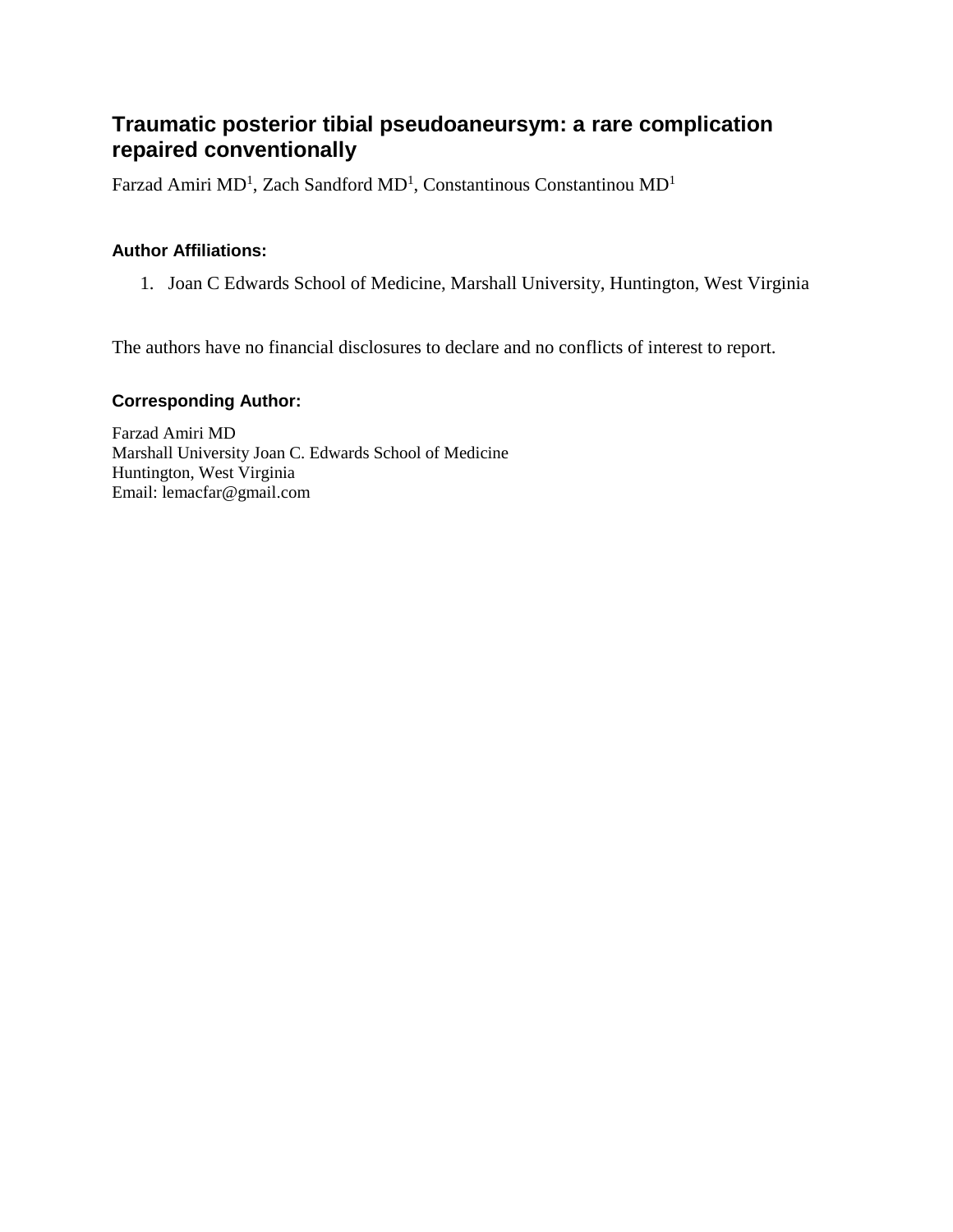## **Abstract**

Posterior tibial artery pseudoaneurysms are extremely rare. They commonly present as a late complication of trauma or iatrogenic injury. Diagnosis can be elusive. Treatment has been described in the context of open primary repair, endovascular stenting, and coil embolization. There has been increasing interest in the use of endovascular treatment options for this type of injury. If left untreated, pseudoaneurysms can rupture, partially thrombose, expand and cause adjacent local compression and compartment syndrome. The following case presented is of a young gentleman with a posterior tibial pseudoaneurysm incidentally discovered after stepping on glass and the management of his posterior tibial pseudoaneurysm.

## **Keywords**

Posterior Tibial Pseudoaneursym,Vascular Surgery, Aneurysm, Trauma, pseudoaneurysm

## **Introduction**

Posterior tibial artery pseudoaneurysms are extremely rare with less than thirty reported cases published in the literature. Like pseudoaneurysms in other locations, different treatment modalities have been described in the literature. Treatment has been described in the context of open primary repair, endovascular stenting, and coil embolization. There has been increasing interest in the use of endovascular treatment options for this type of injury. If left untreated, pseudoaneurysms can rupture, partially thrombose, expand and cause adjacent local compression and compartment syndrome.<sup>1,2</sup> The following case presented is of a young gentleman with a posterior tibial pseudoaneurysm incidentally discovered after stepping on glass and the management of his posterior tibial pseudoaneurysm.

## **Presentation**

A 20-year-old male presents to our emergency department with pain to his right ankle with pulsatile mass. Patient reportedly stepped on broken glass with a small laceration that was closed primarily by the emergency physician five days prior. He was seen in the emergency department on our presentation for a routine wound check. Physical exam revealed a four centimeter pulsatile mass posterior to the medial malleolus with pain and ecchymosis to that area. There was no active bleeding. The wound was closed five days prior and at that time there were no reports of a pulsatile mass. Duplex ultrasonography confirmed physical exam findings for presence of a large 4cm posterior tibial artery pseudoaneurysm (figures 1, 2, 3) The large and expanding nature of this pseudoaneurysm prompted surgical intervention. He underwent an aneurysm excision and primary arterial reconstruction. During operation, the pseudoaneurysm had a short neck with irregular edges involving greater than 50% of the circumference of the artery wall. The diseased artery was resected, approximately 2cm, mobilized and re-anastomosed with beveled ends. The use of 7-0 prolene was used during this anastomosis. He had an uneventful postoperative course and was discharged on a short course of aspirin. He was seen in clinic post operatively and clinically has no sequela from the injury.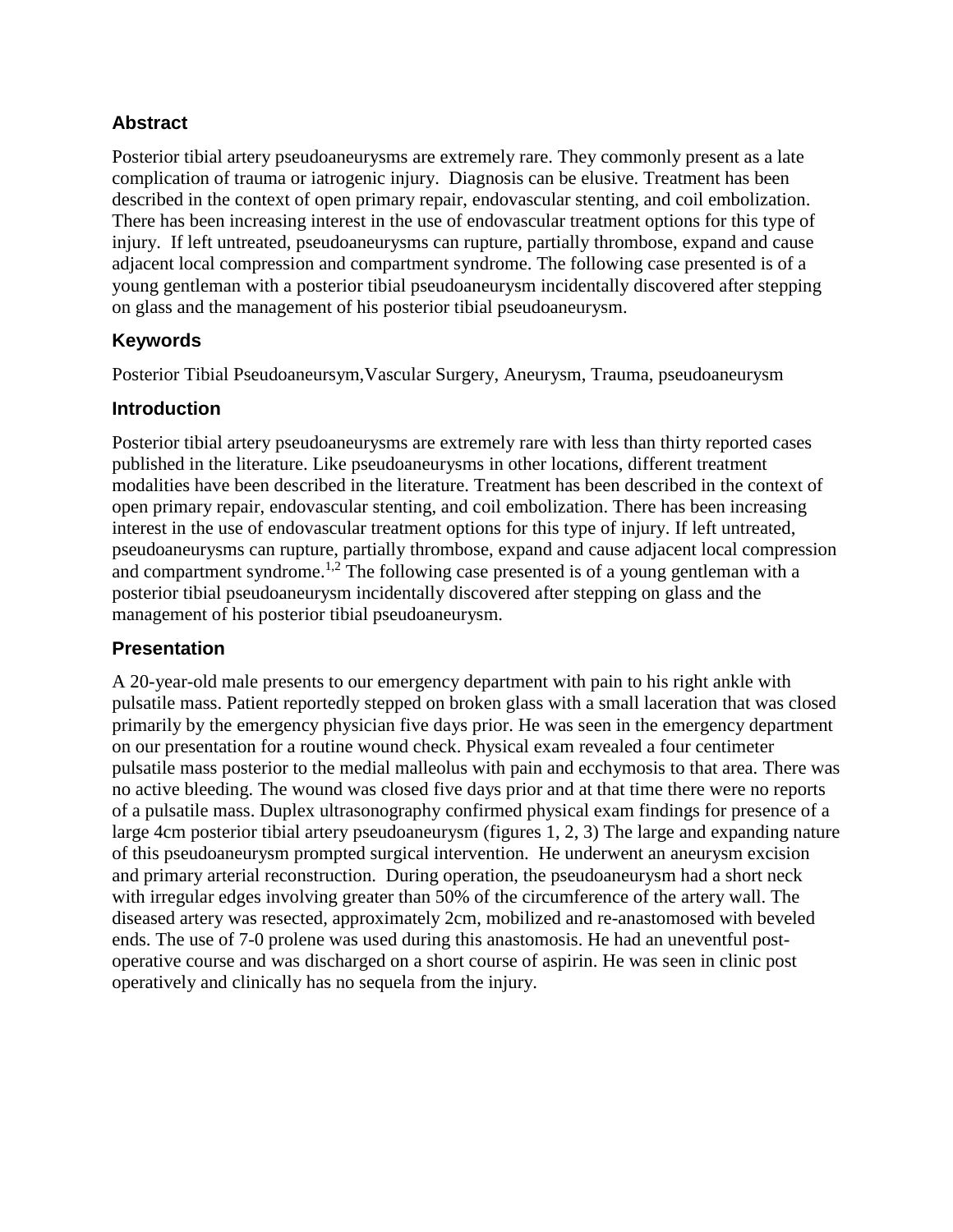

Figure 1

Figure 1 demonstrates the patient's pseudo aneurysm along with its dimensions. This was using a standard high quality ultrasound device.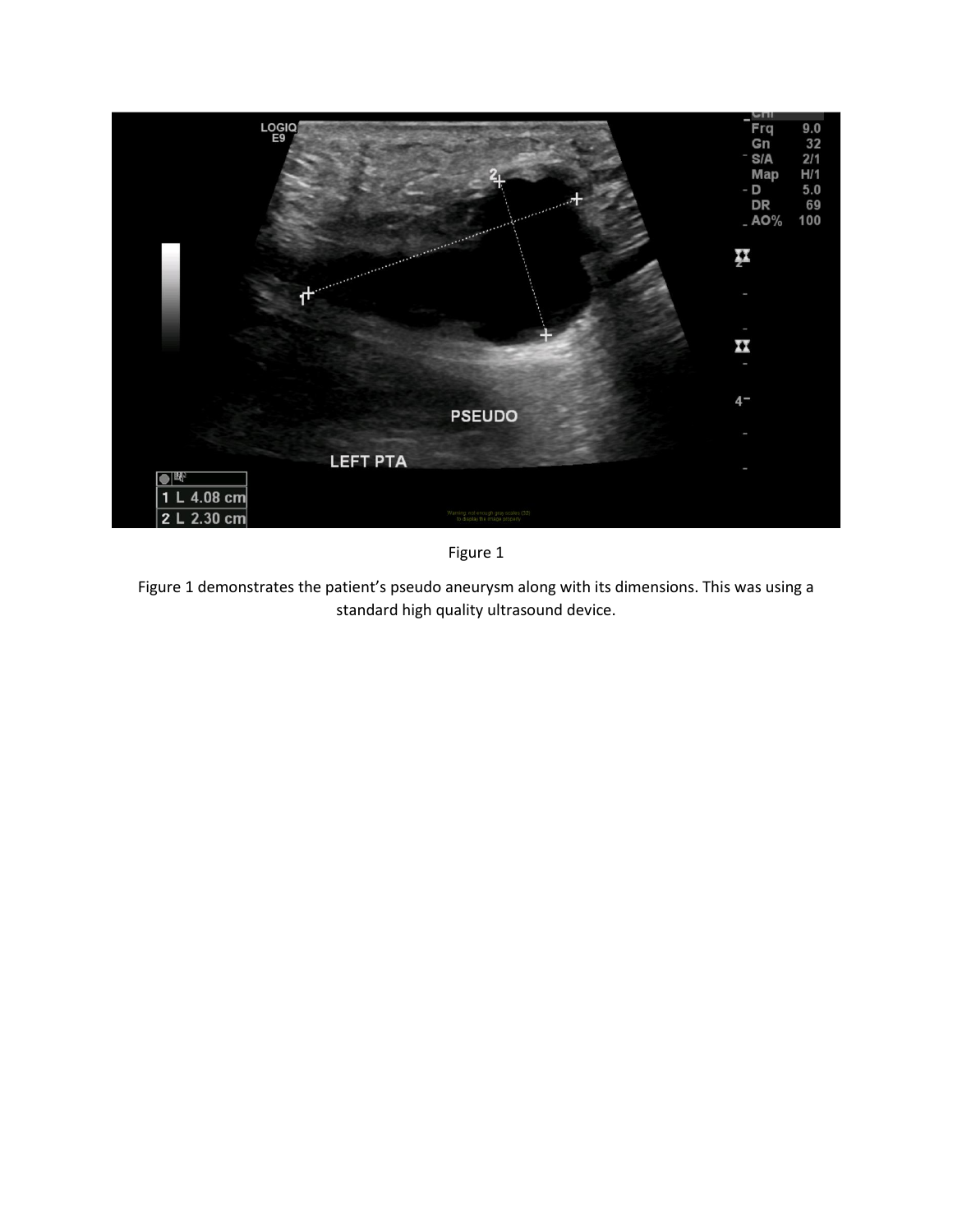

Figure 2

Figure 2 demonstrates the artery distal to the pseudo aneurysm. At the bottom of the image, you can see Doppler wave forms showing that blood flow exists distal to this. Additionally to the right of the image, the pseudo aneurysm exists and using color sonography, it demonstrates blood flow within the pseudo aneurysm sac.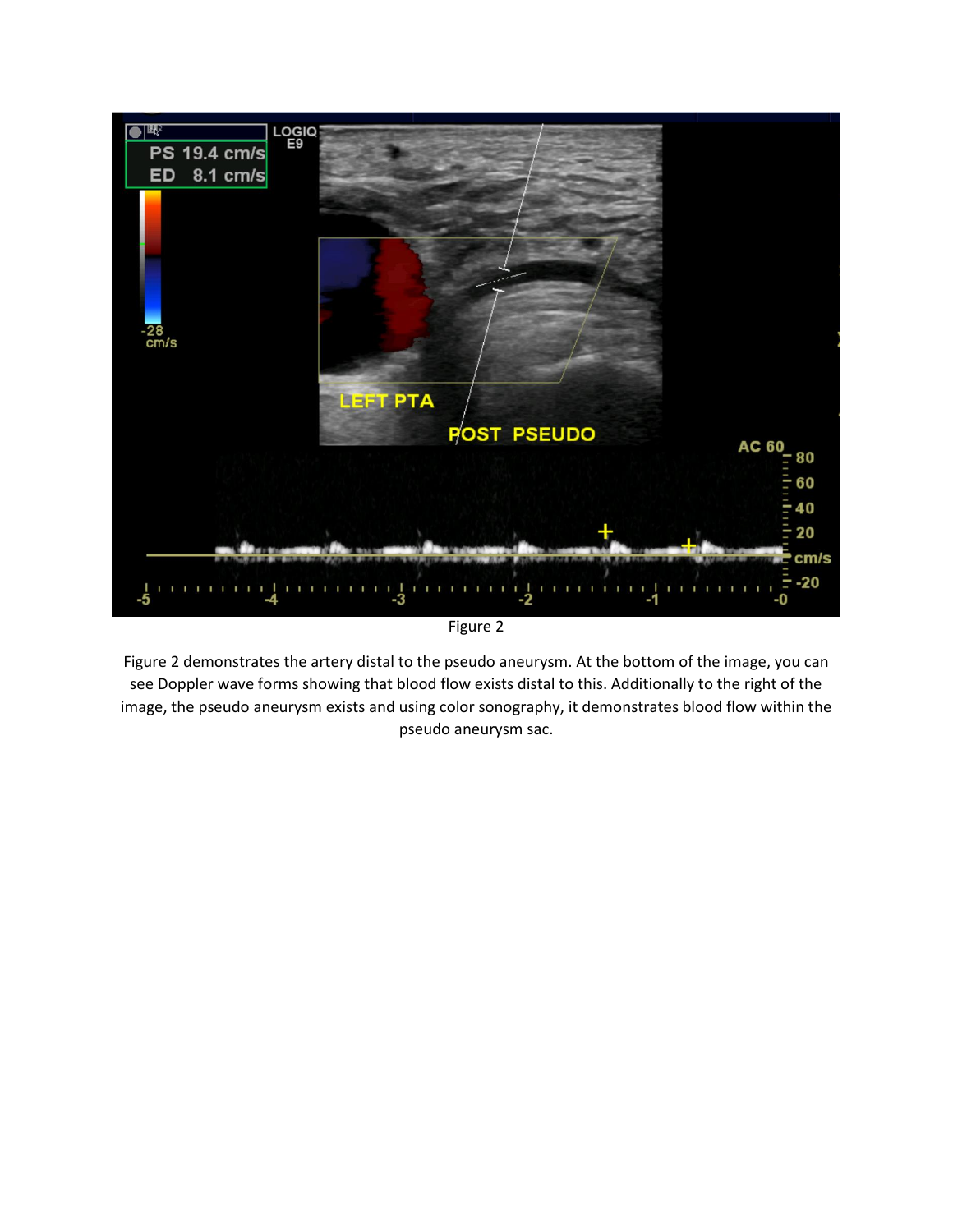



Figure 3 demonstrates Doppler waveforms (bottom of image) within the pseudo aneurysm sac.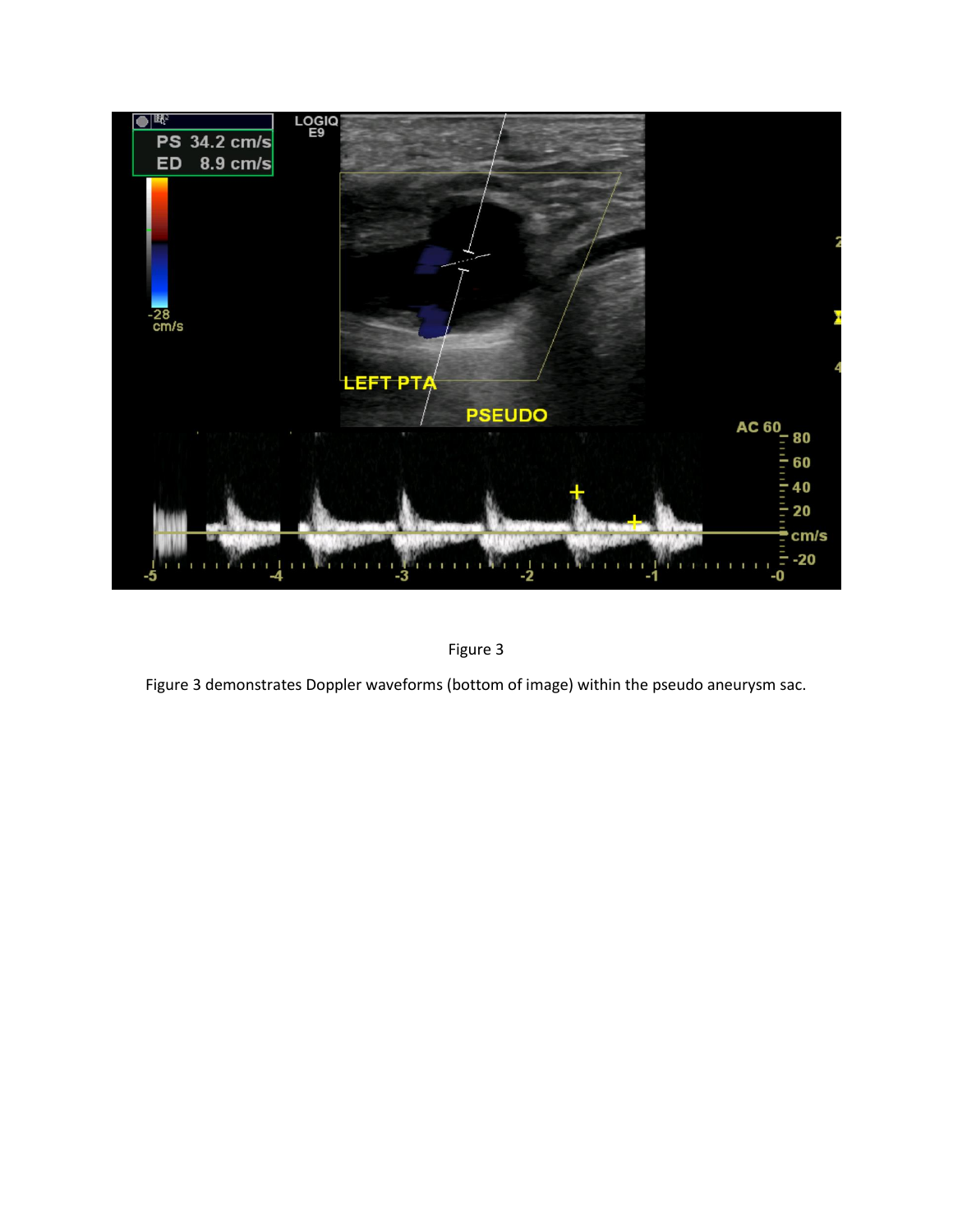



Figure 4 is an artist's depiction of a posterior tibial pseudo aneurysm.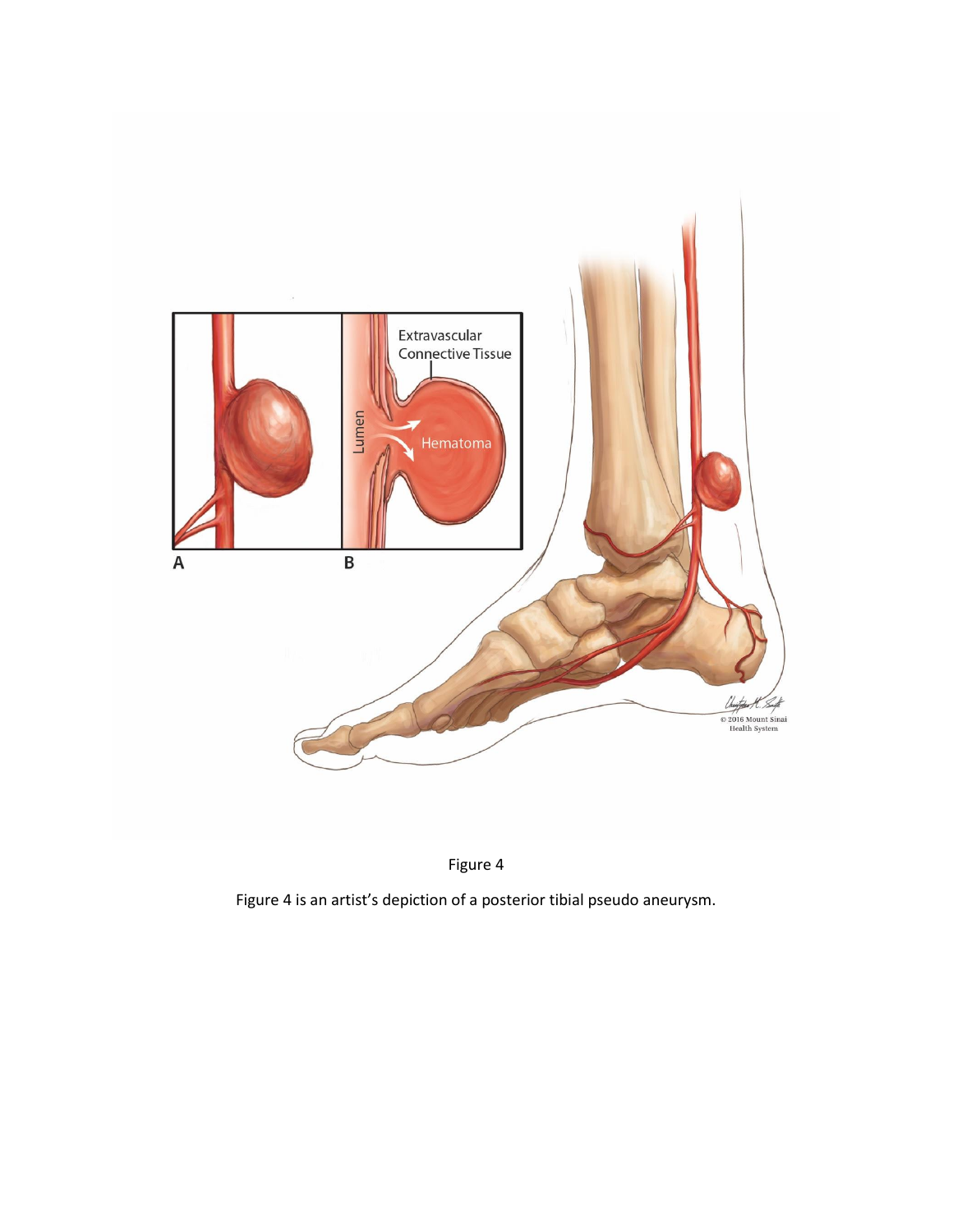### **Discussion**

Posterior tibial pseudoaneurysms are rare, with only twenty-six reported cases in the literature. Commonly they present as a late complication of trauma or iatrogenic injury. They usually present as a pulsatile mass with or without neurologic complaint. Diagnosis can be elusive due to the rarity of the condition, presence of minimal or atypical complaints, usually with a normal extremity pulse exam.

The best initial imaging modality is duplex ultrasonography which can demonstrate to and fro flow within the false aneurysm, size of aneurysm sac, and distal blood flow. A detailed history and physical examination along with ultrasound sonography is sufficient for diagnosis of a posterior tibial pseudoaneurysm.

The treatment options for a posterior tibial pseudoaneurysm vary. Traditionally, an open aneurysm excision with primary anastomosis or ligation would be adequate treatment. The decision on whether to ligate or anastomose the posterior tibial artery is dependent on the patient's comorbidities, vascular status, and whether collateral flow is present. Excision remains the most common treatment modality, however novel approaches such as thrombin injection, endovascular stenting and coil embolization have been described in the literature. <sup>3</sup> The utility of these in the younger adult population is still experimental; with insufficient data on long term outcomes, concerns remain with endovascular stenting below the popliteal and patency. This patient presented with a rapidly expanding pseudoaneurysm as the symptoms were not present on initial ER evaluation. The use of open versus endovascular approaches have been described and can be applied in specific situations and availability of resources. 4

The use of aspirin therapy is also debatable. While there is no published data on patency rates for the use of antiplatelet therapy on posterior tibial artery primary anastomosis, many have looked retrospectively at the data. A recent Cochrane review of 5683 patients in multiple studies concluded a benefit of antiplatelet use in patients with bypass grafts.<sup>5</sup> They did not however see a benefit in autologous vein bypasses. In this patient, we felt that the risk and benefit profile favored usage of aspirin therapy for a total of 90 days post operatively. There were no complications reported in the global post-operative period.